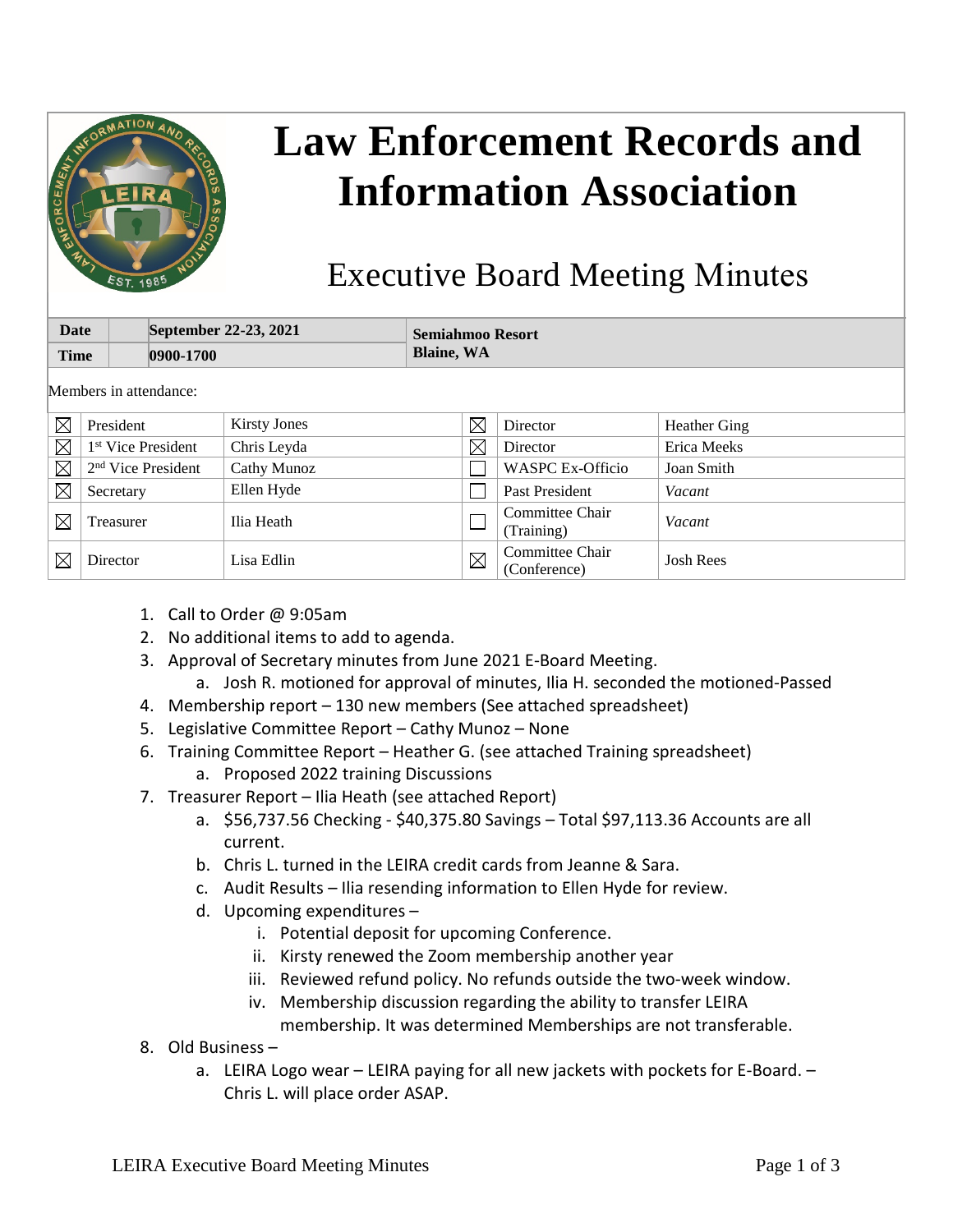- b. MS OneDrive Everyone in attendance has been set up and has the ability to log on to the LEIRA OneDrive/Share drive.
- c. Member click Conference
	- i. Refund received from the cancellation of conference. \$1749
	- ii. It was discovered the refund feature on member clicks program is not working, Ilia making copies of all refunds for back up.
- d. IAPE Conference March 15-17, 2022 Spokane, WA Certified Property & Evidence Training & Supervisory Training 2- or 3-day Conference. \$395 i. Heather is creating a flyer and will put on LEIRA website.
- e. CJTC Records & Property/Evidence Academy Nothing scheduled
- f. LEIRA Social Media Revisit at later date
- g. Update bylaws (see attachment) Kirsty will add proposed language
- 9. New Business
	- a. Discussion of inviting Jeanne Johnson Jacobs back to be our Past President Chris L. will reach out to her in the coming weeks.
	- b. Fall Membership/Renewal Drive
		- i. Discussion regarding the renewal process and member clicks. Researching if it is on auto -renewal? Do the invoices sent out expire? Is it the date that drives the invoice to expire? We need to have renewals out by January 1, 2022. – Kirsty to research these questions.
	- c. Eboard photo was taken at Semiahmoo. We will need to re-take to include the other members.
	- d. WASPC Conference in November 2021
		- i. It was discussed that a LEIRA Board member should attend the in person WASPC Conference November 14-18, 2021 in Skamania.
		- ii. Chris Leyda & Kirsty Jones will attend the conference.
		- iii. Lisa motioned to move the \$1749 refund from Member click to pay for the WASPC Conference cost and Chris L. seconded the motion - PASSED
	- e. November 2021 Fall Eboard & General Meeting November 30, 2021 will be held at the Marysville North Precinct. General Meeting will be held during the lunch hour 12-1pm.
	- f. LEIRA Website Each Eboard member must submit a short profile and headshot photo for the website. Due October 15, 2021.
	- g. Elections 2022
		- i. The positions that are up for reelection are President,  $1^{st}$  VP,  $2^{nd}$  VP, Secretary & 1<sup>st</sup> Director positions.
		- ii. Must apply of interest and letter of support from their agency. Due by October 15, 2021.
		- iii. Lisa sent updated ballot to Kirsty to be sent out by October 30, 2021.
	- h. Discussion regarding a survey asking members how they feel about training in person versus online training. Heather G. working on survey to be sent out.
	- i. Tour of Semiahmoo Resort & Grounds for potential Conference Site 2023.
- 10. Ilia motioned to adjourn @ 4:54pm and Erica M. seconded motion PASSED